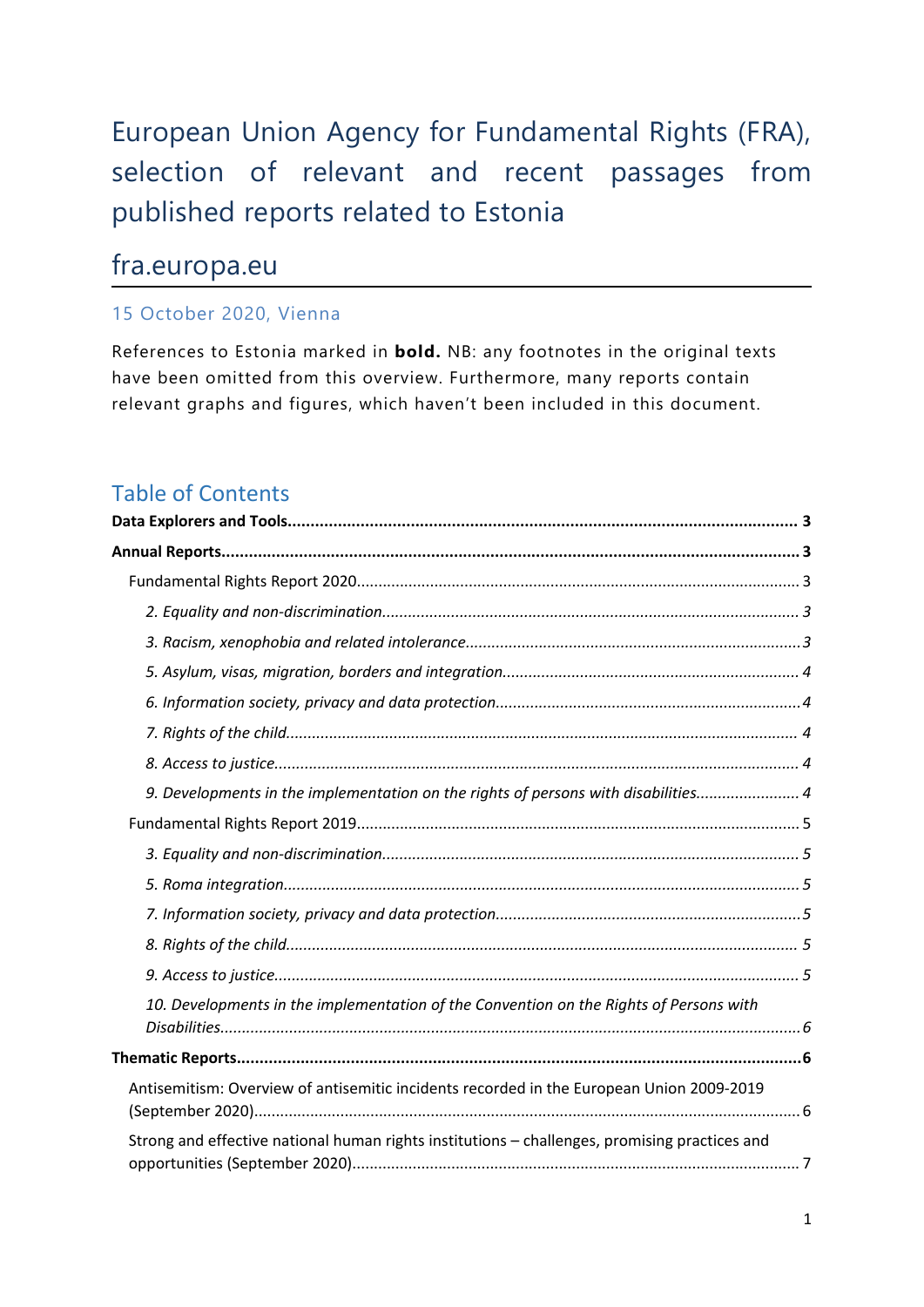| What do rights mean for people in the EU? - Fundamental Rights Survey (June 2020)8               |  |
|--------------------------------------------------------------------------------------------------|--|
|                                                                                                  |  |
| Criminal detention conditions in the European Union: rules and reality (December 2019) 8         |  |
| Hate crime recording and data collection practice across the EU (June 2018)                      |  |
| Challenges facing civil society organisations working on human rights in the EU (January 2018)10 |  |
| Second European Union Minorities and Discrimination Survey - Main results (December 2017) 11     |  |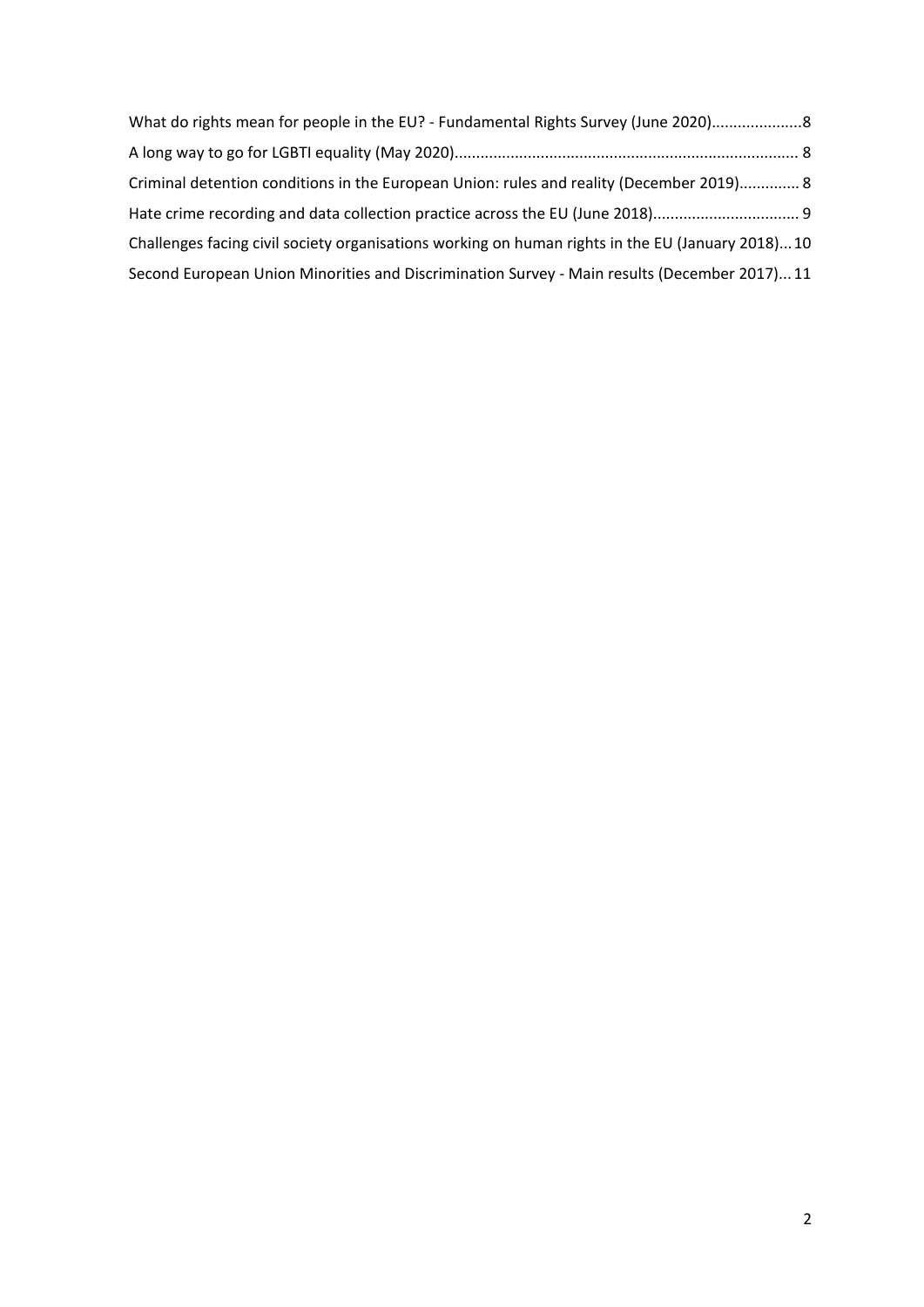# <span id="page-2-0"></span>Data Explorers and Tools

In addition to the relevant passages from recent FRA publications that are presented in this submission, valuable information can be found in the **data explorers** on FRA'<sup>s</sup> website (available at <https://fra.europa.eu/en/publications-and-resources/data-and-maps>), which allows the comparison of results from some of FRA'<sup>s</sup> research for all EU Member States, including **Estonia**:

- $\bullet$  Forced return [monitoring](https://fra.europa.eu/en/publications-and-resources/data-and-maps/return) systems – State of play in EU Member States (last updated July 2020)
- **EU LGBTI Survey data [explorer](https://fra.europa.eu/en/data-and-maps/2020/lgbti-survey-data-explorer) (last updated May 2020)**
- $\bullet$  Minimum age [requirements](https://fra.europa.eu/en/publications-and-resources/data-and-maps/minag) related to rights of the child in the EU (last updated October 2018)
- $\bullet$  Second European Union Minorities and [Discrimination](https://fra.europa.eu/en/publications-and-resources/data-and-maps/survey-data-explorer-second-eu-minorities-discrimination-survey) Survey (EU MIDIS II) data explorer (last updated December 2017)
- e Mapping child [protection](http://fra.europa.eu/en/publications-and-resources/data-and-maps/comparative-data/child-protection) systems in the EU (last updated August 2015)
- **•** Indicators on the right to political [participation](http://fra.europa.eu/en/publications-and-resources/data-and-maps/comparative-data/political-participation) of people with disabilities (last updated April 2015)
- $\bullet$ [Mapping](http://fra.europa.eu/en/publications-and-resources/data-and-maps/comparative-data/victims-support-services) victims' right and support in the EU (last updated April 2014)
- e Violence against women survey data [explorer](http://fra.europa.eu/en/publications-and-resources/data-and-maps/survey-data-explorer-violence-against-women-survey) (last updated March 2014)

In addition to the data explorers, the FRA website also offers the European Union [Fundamental](https://fra.europa.eu/en/databases/efris/) Rights [Information](https://fra.europa.eu/en/databases/efris/) System (EFRIS). EFRIS is a Human Rights Gateway, bringing together data and information from existing human rights databases, and enables viewing and analysis of relevant assessments of fundamental rights in the EU.

# Annual Reports

Fundamental Rights Report 2020 <https://fra.europa.eu/en/publication/2020/fundamental-rights-report-2020>

### 2. Equality and non-discrimination

"The Supreme Court of **Estonia** declared null and void the part of the Aliens Act that precluded granting temporary residence permits to same-sex registered partners of **Estonian** citizens. The court invoked the fundamental right to family life, which also applies to same-sex partners who wish to live in **Estonia** as <sup>a</sup> family." (p. 47)

### 3. Racism, xenophobia and related intolerance

"In **Estonia**, the penal code explicitly prohibits incitement to hatred, while punishment for hate crimes can be imposed by applying <sup>a</sup> provision regarding aggravating circumstances." (p. 63)

"In 2019, **Estonia**, Hungary and Spain published instructions and guidelines for criminal justice personnel for identifying, recording, investigating and prosecuting hate crimes." (p. 64)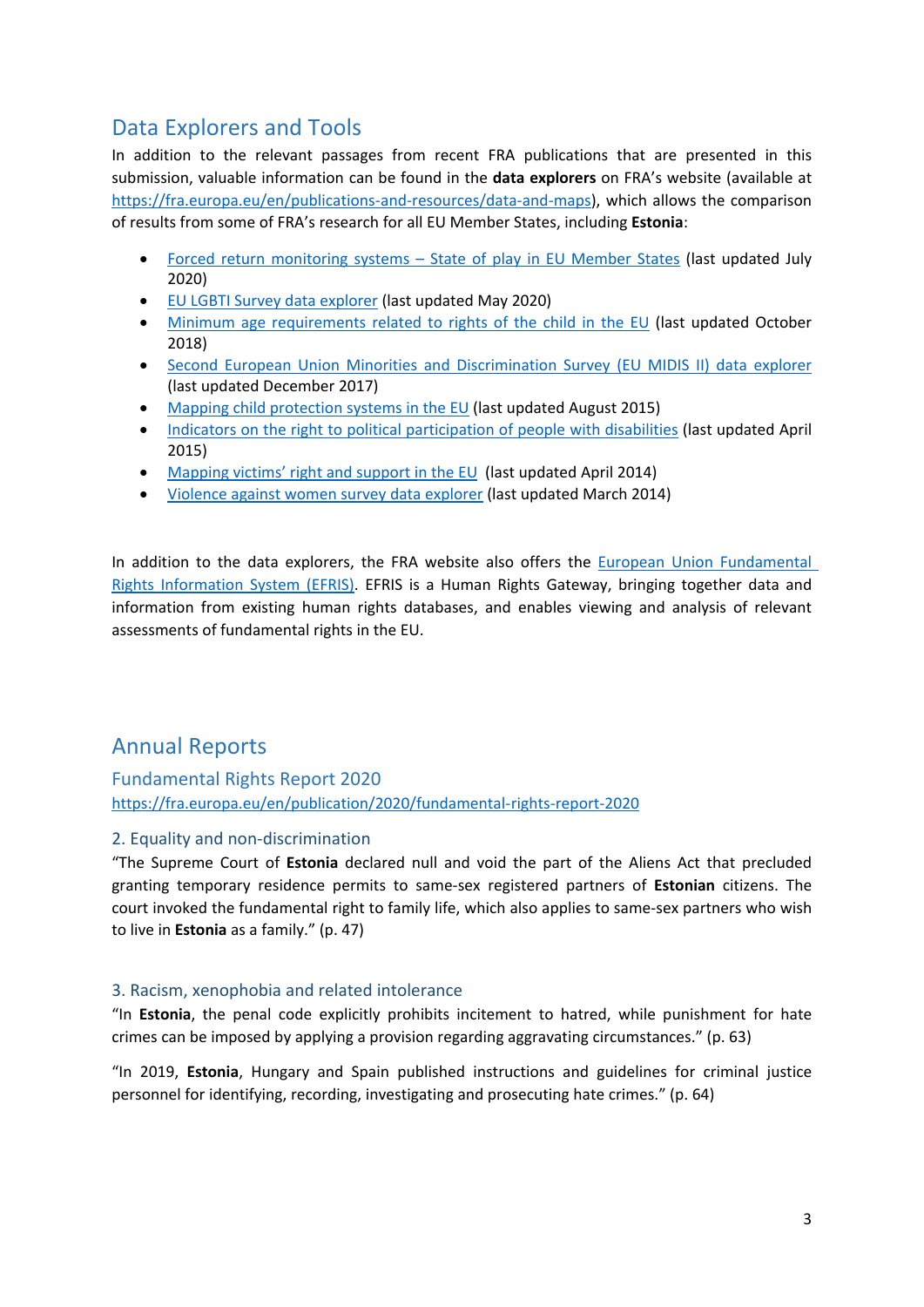#### <span id="page-3-0"></span>5. Asylum, visas, migration, borders and integration

"Approximately half of the EU Member States have provisions to extend some measures – such as having an advisor or social services support – beyond majority. The extension may be limited to children enrolled in an education programme, as for example in Bulgaria, **Estonia**, Ireland or Slovakia." (p. 131)

#### 6. Information society, privacy and data protection

"Eighteen Member States have not updated their legal framework since the invalidation of the Data Retention Directive. Among them, Denmark, **Estonia**, Finland, Ireland, Lithuania, Luxembourg and the Netherlands have pending legislative reforms of the current data retention scheme, most of them on hold until the CJEU sheds new light on this issue in the Belgian, **Estonian**, French, German and United Kingdom'<sup>s</sup> data retention cases." (p. 155)

#### 7. Rights of the child

"The European Semester paid more attention to issues related to child poverty in 2019 than in previous years. Specific references to child poverty appeared in the recitals to the country-specific recommendations (CSRs) to seven Member States: Germany, Greece, Italy, Lithuania, Poland, Romania and Spain. However, no CSR targeted child poverty as such, although general CSRs on poverty, income support or improvements of the social safety net also affect child poverty. Such CSRs on more general issues that potentially have an impact on child poverty were addressed to Bulgaria, Croatia, **Estonia**, Hungary, Latvia, Lithuania, Portugal, Romania and Spain." (p. 169)

"In December 2019, the **Estonian** parliament amended the Penal Code. The amendments strengthen the right of the child to an individual assessment and to medical examination upon deprivation of liberty. His or her legal representative or the counsel as the right to participate in the criminal proceedings." (p. 170)

"All Member States have already amended their national data protection laws in line with EU rules [on the protection of children], except Slovenia, which is still revising its national legislation. Bulgaria, Czechia, **Estonia**, Greece and Portugal updated their national data protection laws during 2019." (p. 175)

#### 8. Access to justice

"The European Commission urged nine Member States (Czechia, **Estonia**, Germany, Hungary, Italy, Malta, Poland, Portugal and Sweden) to finish incorporating the Victims' Rights Directive into national law. It sent them letters of formal notice on 25 July 2019." (p. 188)

#### 9. Developments in the implementation on the rights of persons with disabilities

"In 2019, the CRPD Committee continued to review Member States' progress in implementing the convention. It published concluding observations on **Estonia**, France and Hungary, and <sup>a</sup> list of issues concerning Croatia, while Denmark submitted its state report." (p. 214)

"The **Estonian** government set up an accessibility task force to provide comprehensive policy recommendations to achieve full accessibility by 2035. The task force includes representatives of various ministries, DPOs, NGOs representing pensioners and children, the Chancellor of Justice, the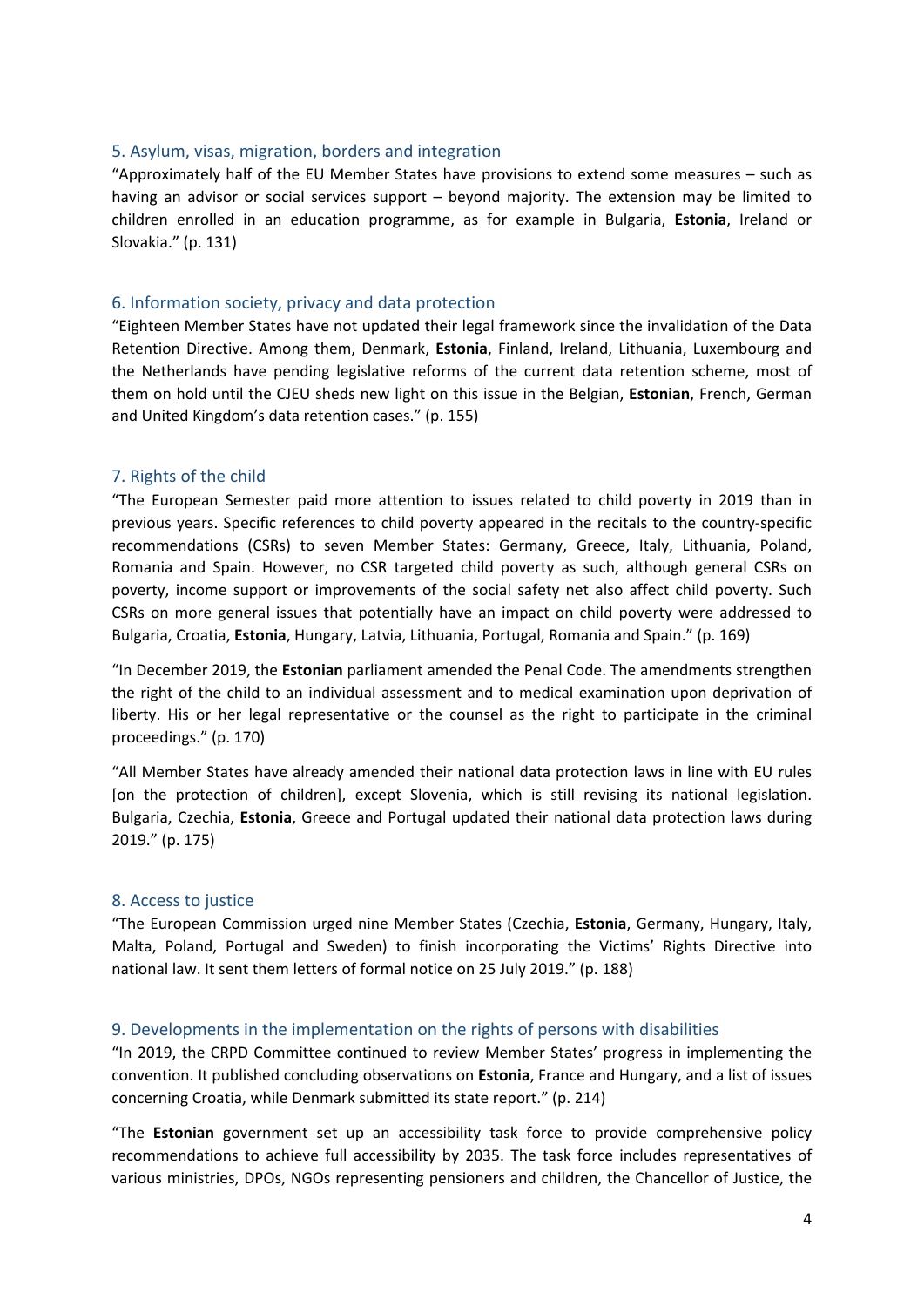<span id="page-4-0"></span>Gender Equality and Equal Treatment Commissioner and city representatives as well as private sector associations in areas such as real estate and architecture. The task force'<sup>s</sup> report is due in July 2021." (p. 217)

"**Estonia'<sup>s</sup>** Chancellor of Justice began work under Article 33 (2) of the convention and established an advisory board composed of people with disabilities and DPO representatives. The board will meet twice <sup>a</sup> year and can create special working groups as needed." (p. 221)

### Fundamental Rights Report 2019 <https://fra.europa.eu/en/publication/2019/fundamental-rights-report-2019>

#### 3. Equality and non-discrimination

"In **Estonia**, the Supreme Court confirmed the validity and binding force of the Registered Partnership Act (which provides rules governing cohabitation, regardless of the sex of partners) despite the lack of implementing legislation." (p. 67)

#### 5. Roma integration

"In some Member States, there were initiatives in 2018 to empower Roma young people. For example, the **Estonian** Council of Roma Integration working at the **Estonian** Ministry of Culture trained young Roma to increase their knowledge on civil society as well as on project management, teamwork and communication skills." (p. 116)

#### 7. Information society, privacy and data protection

"The Supreme Court of **Estonia** asked the CJEU to clarify whether or not access to traffic and location data pertaining to <sup>a</sup> short time period is <sup>a</sup> serious interference with fundamental rights. It also asked whether public prosecutors amount to an independent administrative authority that can lawfully authorise access to data retained." (p. 163)

#### 8. Rights of the child

"[On the fight against child poverty] Lithuania introduced universal child allowances for every child. In **Estonia**, the amounts of such allowances increased." (p. 181)

"The Procedural Safeguards Directive was adopted in 2016, and 2018 was <sup>a</sup> year for preparatory action for incorporating it into national law. The directive aims to ensure the effective protection of the rights of children in the EU who are in conflict with the law. […] Existing national procedural safeguards do not always cover all areas addressed by the directive. Amendments to national law are necessary in Member States such as Cyprus, **Estonia**, Germany and the Netherlands." (p. 187)

"Belgium, Bulgaria, Denmark, **Estonia**, Hungary, Latvia, Lithuania, the Netherlands, Romania, Sweden and the United Kingdom provide legal aid for children without any income requirements." (p. 187)

#### 9. Access to justice

"At the national level, during 2018, legislative measures were adopted or entered into force in almost two thirds of the Member States. They were largely to better implement and reflect the Victims' Rights Directive (2012/29/EU). These Member States are Belgium, Croatia, Czechia, **Estonia**,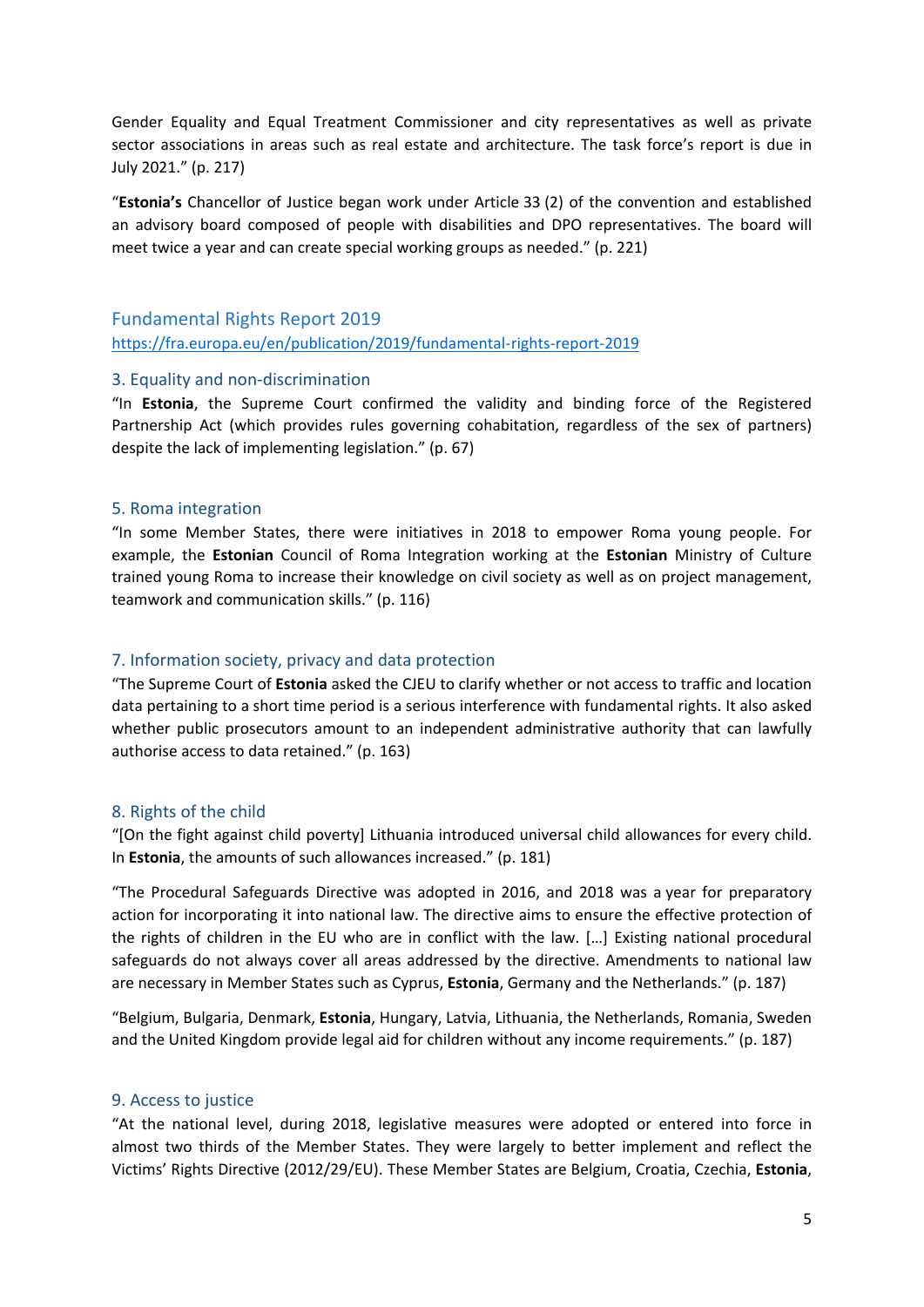<span id="page-5-0"></span>Greece, Hungary, Ireland, Italy, Lithuania, Malta, the Netherlands, Portugal, Romania, Slovakia, Slovenia, Spain and Sweden." (p. 206)

"**Estonia** also focused on training practitioners to increase their ability to recognise the special needs of victims. The Ministry of Justice has financially supported <sup>a</sup> project to train multi-agency teams on how to help victims of sexual and partner violence, with the aim of improving cooperation and referral mechanisms between medical services and law enforcement." (p. 207)

"Another crucial aspect concerns criminalisation of and increased punishment for acts of violence committed against <sup>a</sup> partner, in line with Article 46 (a) of the [Istanbul] convention. The following Member States already specify that committing <sup>a</sup> violent act against <sup>a</sup> partner or ex-partner is an aggravating circumstance: Austria, Belgium, **Estonia**, France, in some cases – Italy, Latvia, Malta, Portugal, Slovakia and the United Kingdom." (p.210)

### 10. Developments in the implementation of the Convention on the Rights of Persons with **Disabilities**

"A few examples show the range of possible approaches to increasing the accessibility of buildings. They also indicate how accessibility measures often incorporate <sup>a</sup> number of exceptions. Cyprus and **Estonia** took steps in the form of regulations." (p. 234)

"In **Estonia**, the Chancellor of Justice will monitor CRPD implementation from 1 January 2019 onwards. Its budget will be increased to perform this task." (p. 236)

# Thematic Reports

# Antisemitism: Overview of antisemitic incidents recorded in the European Union 2009-2019 (September 2020)

<https://fra.europa.eu/en/publication/2020/antisemitism-overview-2009-2019>

"The **Estonian** government informed FRA that, in 2019, the authorities recorded two crimes motivated by antisemitism (the motivation behind the incidents was recorded when the crimes were reported). No reported antisemitic incidents or crimes were recorded in 2015–2018." (p. 40)

"In 2016 and 2017, the Ministry of Justice of **Estonia** published <sup>a</sup> chapter on suspected hate crimes reported to the police as <sup>a</sup> part of its Crime in Estonia crime statistics yearbook. The 2018 statistics concerning suspected hate crimes were published as <sup>a</sup> separate document." (p. 40)

"The **Estonian** Government, led by the Ministry of the Interior, is developing <sup>a</sup> policy commitment with <sup>a</sup> focus on combating and preventing antisemitism. The document is expected to be finalised by the end of 2020." (p. 89)

"The policy document in development [on antisemitism] is holistic in its approach and involves the competences of the Ministry of the Interior, the Ministry of Education and Research, and the Ministry of Justice. There is <sup>a</sup> close cooperation with the Ministry of Foreign Affairs regarding the work in the IHRA. The strategy is developed in close cooperation with the **Estonian** Jewish Community." (p. 89)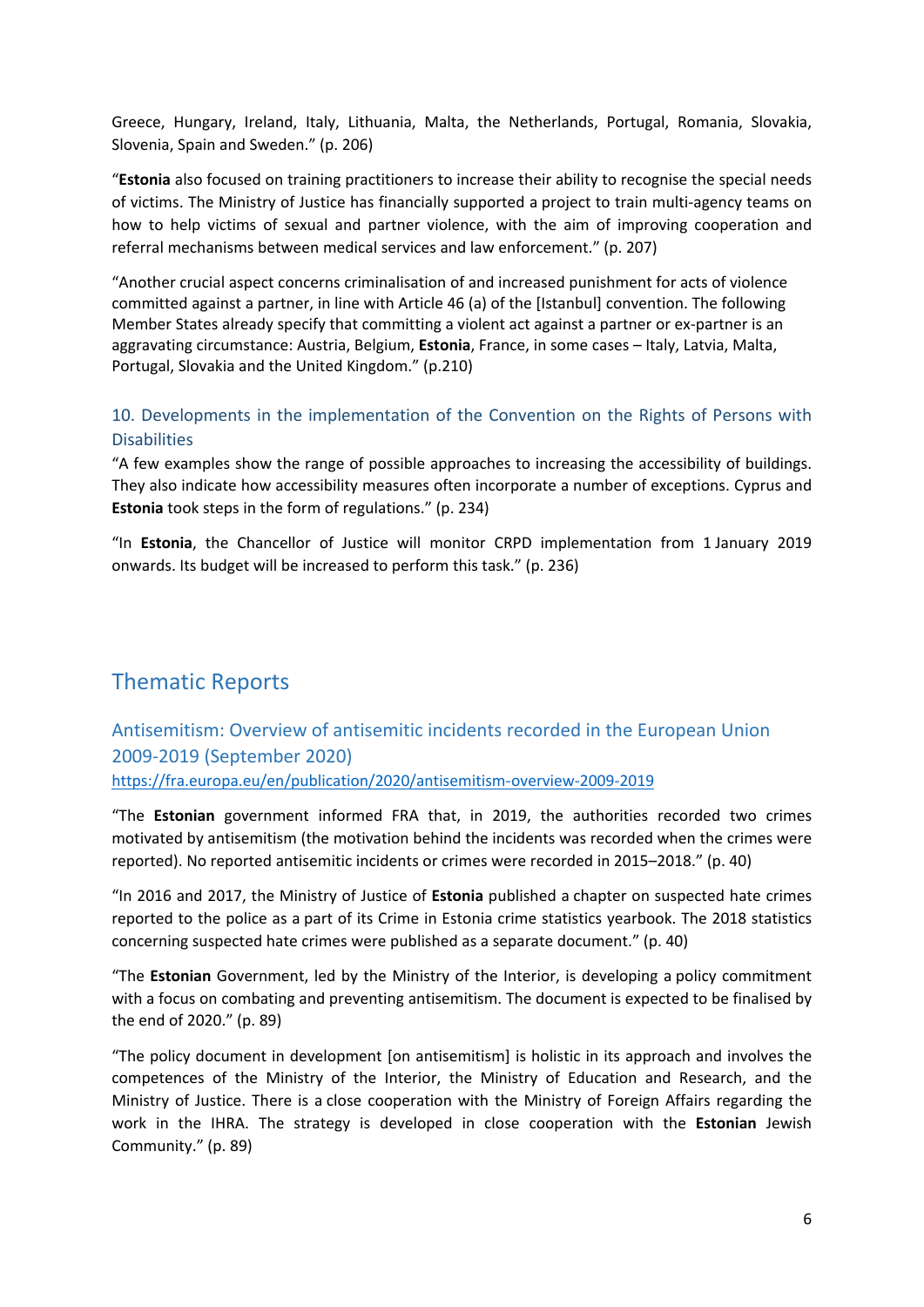<span id="page-6-0"></span>"Other countries that provided information to FRA but have not been listed by the [International Holocaust Remembrance Alliance (IHRA)] as countries that have adopted or endorsed the IHRA definition are Croatia, Denmark and **Estonia**. In **Estonia**, the IHRA definition has been discussed and endorsed by the relevant national institutions as <sup>a</sup> valuable tool and all relevant officials have signalled their readiness to use the definition as appropriate. To date, there have been meetings to raise awareness and inform representatives of various state institutions in **Estonia** concerning the working definition. The definition has been included into the curricula of the **Estonian** Academy of Security Sciences. Further awareness raising meetings for municipal police services are planned." (p. 93)

# Strong and effective national human rights institutions – challenges, promising practices and opportunities (September 2020) <https://fra.europa.eu/en/publication/2020/strong-effective-nhris>

"Of the 30 countries covered by this report, 18 have A-status and seven have B-status NHRIs. The remaining five countries (Czechia, **Estonia**, Italy, Malta and Romania) are all in the process of establishing an NHRI." (p. 27)

"Of the remaining countries, 12 have assigned their NHRIs as [national preventive mechanisms (NPMs)] (nine A-status and three B-status), and two non-accredited institutions covered by this study are NPMs (the institutions in Czechia and **Estonia**)." (p. 31)

"Similarly, under the UN Convention on the Rights of Persons with Disabilities (CRPD), <sup>a</sup> treaty to which all countries covered by this report are parties (in addition to the EU itself), there is an obligation to set up an independent national mechanism, taking "into account" the Paris Principles. In 17 of the 30 countries covered by this report the NHRIs are also national monitoring mechanisms (NMMs) under the CRPD (14 A-status and three B-status); in addition, two non-accredited institutions covered by this study are NMMs (the institutions in Czechia and **Estonia**), as is Italy'<sup>s</sup> National Guarantor for the Rights of Persons Detained or Deprived of Liberty, which is not an NHRI." (p. 31)

"Of the 30 countries covered by this report, five – all EU Member States (Czechia, **Estonia**, Italy, Malta and Romania) – currently do not have an accredited NHRI. In addition to the developments in these five countries, at least three other EU Member States (Belgium, Slovenia and Sweden) are taking initiatives to ensure their NHRIs' compliance with the Paris Principles." (p. 34)

"In **Estonia**, the ombuds institution has been designated an NPM under OPCAT and an NMM under CRPD, in addition to having <sup>a</sup> specific mandate for children. **Estonia** adopted legislation that gave the Chancellor of Justice (ombuds institution) the responsibilities of an NHRI as of 1 January 2019." (p. 34)

"Leadership tenure is in particular relevant if parliament is involved in selecting the NHRI'<sup>s</sup> leadership. The leadership tenure exceeds that of the parliament for NHRIs in 17 of the 30 states covered (Austria, Belgium, Bulgaria, Croatia, Cyprus, Czechia, **Estonia**, Hungary, Latvia, Netherlands, Poland, Romania, Slovenia, Spain, Sweden – and in North Macedonia and Scotland, where the NHRIs' leadership is appointed by government)." (p. 47)

"Ensuring pluralism in leadership is more challenging in the case of ombuds institutions. For such NHRIs, advisory bodies are even more relevant. NHRIs with advisory bodies for all aspects of their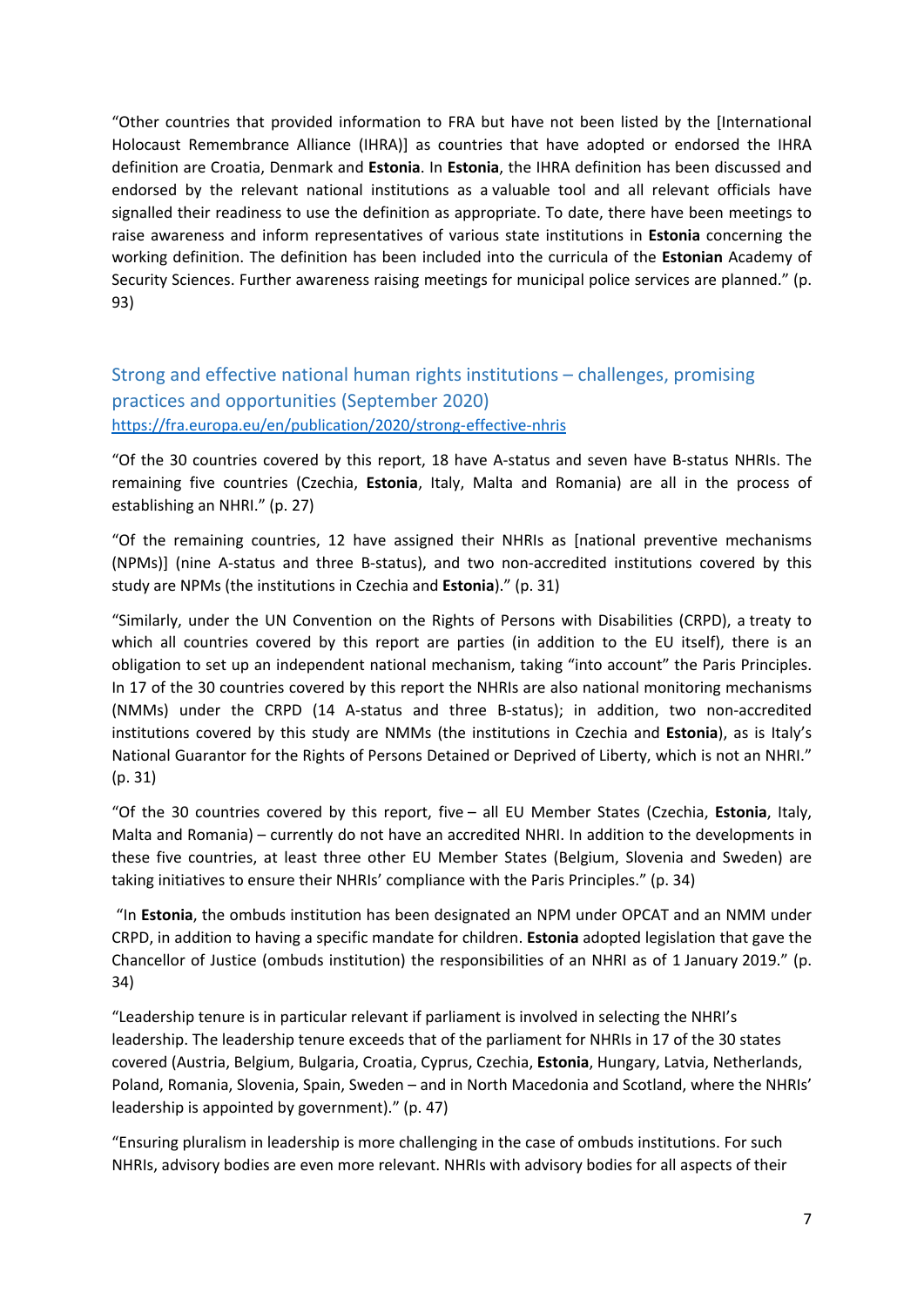<span id="page-7-0"></span>work exist in Austria, Croatia, **Estonia**, Finland, Poland, Slovenia, Spain and Sweden. Advisory bodies with <sup>a</sup> more targeted scope are in place in Czechia (disabilities), **Estonia** (disabilities and rights of the child), Hungary and Portugal (related to NPM competences) and Serbia (disabilities, older people, gender equality)." (p. 50)

"The findings of FRA'<sup>s</sup> questionnaire sent to NHRIs show that almost all institutions address their annual reports to parliaments; however, these reports are not always subject to parliamentary discussion, which limits their visibility and impact. Such <sup>a</sup> discussion is obligatory only in the case of 12 NHRIs […]. In six NHRIs (Belgium, Cyprus, **Estonia**, Germany, Lithuania and Romania'<sup>s</sup> Institute for Human Rights), <sup>a</sup> discussion of NHRI reports is not obligatory but usually takes place in practice." (p. 56)

"Sixteen of the NHRIs surveyed have <sup>a</sup> mandate that allows them to intervene but does not oblige them to do so (Austria, Czechia, **Estonia**, Hungary, Ireland, Italy, Latvia, Netherlands, North Macedonia, Portugal, Romania'<sup>s</sup> ombuds institution, Slovakia, Slovenia and all three United Kingdom organisations)." (p. 87)

### What do rights mean for people in the EU? - Fundamental Rights Survey (June 2020) <https://fra.europa.eu/en/publication/2020/fundamental-rights-survey-trust>

"One in ten people (11 %) indicated that the service provided by the public administration/local authorities had been too expensive. While the high cost of services was mentioned less frequently than other problems listed in the survey, in some countries this was mentioned as <sup>a</sup> problem more than in others – 22 % in Germany, and 17 % of people in **Estonia**, the Netherlands and North Macedonia considered it <sup>a</sup> challenge that public administration or local authorities' services had been too expensive." (p. 52)

"Examining the second most often mentioned problem – difficulty to find information – shows that in this regard people were most critical concerning public administration and local authorities in France, **Estonia** and Finland, and least critical in Bulgaria, Cyprus and Malta." (p. 53)

### A long way to go for LGBTI equality (May 2020) <https://fra.europa.eu/en/publication/2020/eu-lgbti-survey-results>

A country sheet with the results for **Estonia** is available at: [https://fra.europa.eu/sites/default/files/fra\\_uploads/lgbti-survey-country-data\\_estonia.pdf](https://fra.europa.eu/sites/default/files/fra_uploads/lgbti-survey-country-data_estonia.pdf) (also annexed to this submission)

## Criminal detention conditions in the European Union: rules and reality (December 2019)

[https://fra.europa.eu/en/publication/2019/criminal-detention-conditions-european-union-rules](https://fra.europa.eu/en/publication/2019/criminal-detention-conditions-european-union-rules-and-reality)[and-reality](https://fra.europa.eu/en/publication/2019/criminal-detention-conditions-european-union-rules-and-reality)

"Sixteen EU Member States have laws or regulations in place specifying national standards of minimum cell space per prisoner or detainee. Of these 16, minimum cell space standards range from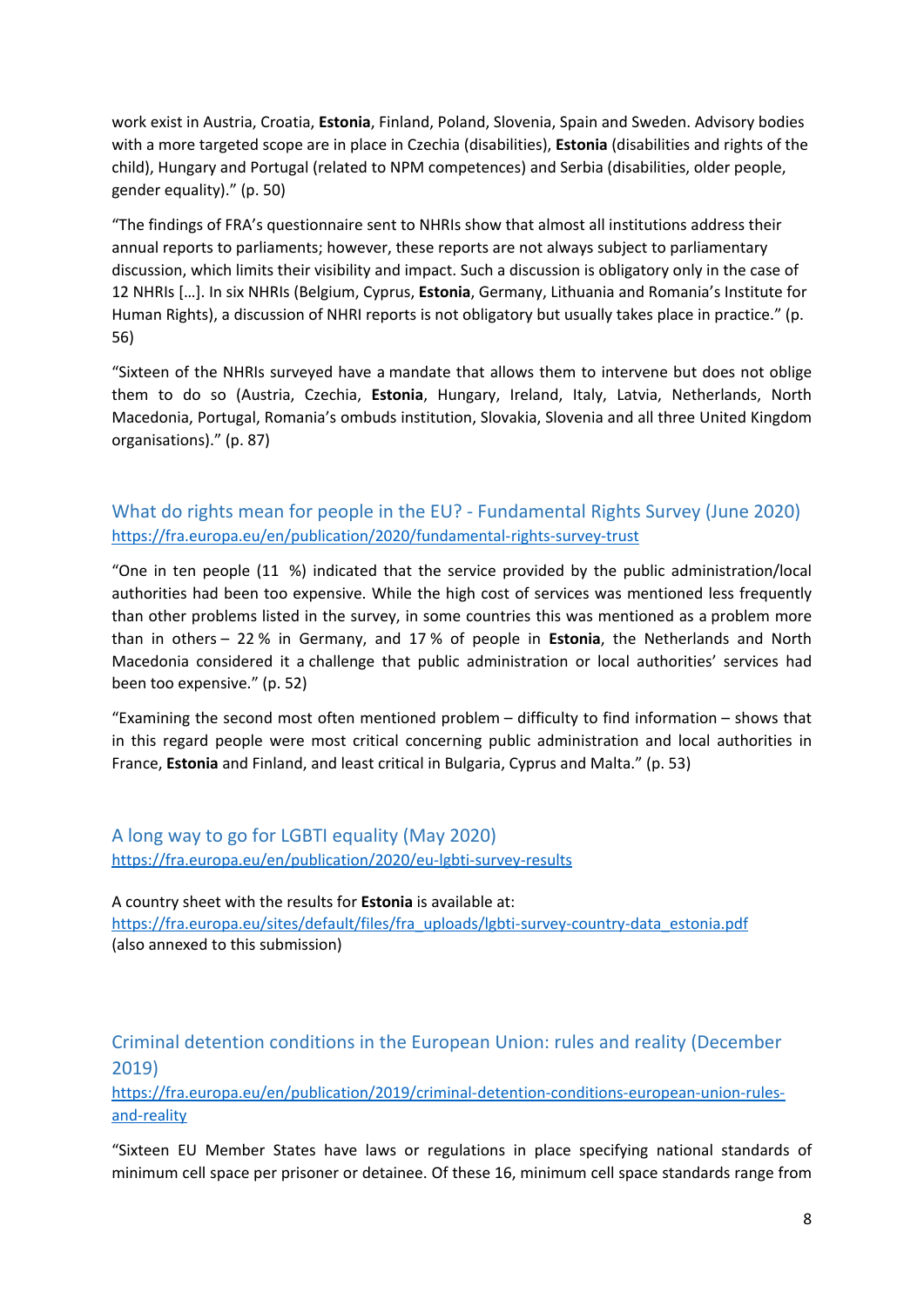<span id="page-8-0"></span>about 3 m<sup>2</sup> per person in individual cells (in **Estonia**, Poland and Lithuania) to around 10 m<sup>2</sup> (in Greece, Latvia and Slovenia). National standards for cell space per prisoner in multi-occupancy cells range from about 3 m<sup>2</sup> to 6 m<sup>2</sup> per prisoner." (p. 17)

"Access to showers and hot water is regulated in 26 EU Member States. However, even in Member States that have established the right of access to regular showers in their national legislation, the standards often do not meet the required frequency specified by Rule 19.4 of the European Prison Rules. These Member States include Austria; **Estonia**; Ireland; Lithuania; Luxembourg; Latvia; Malta; Poland; and Slovenia." (p. 24)

"The insufficient protection of privacy with regard to sanitary facilities is repeatedly highlighted by NPMs. They indicate serious problems regarding the proper separation of sanitary areas in at least 14 EU Member States (including Austria, Belgium, Bulgaria, Cyprus, **Estonia**, France, Germany, Greece, Lithuania, Hungary, Italy, Latvia, Poland and Spain)." (p. 25)

"The NPM from **Estonia** noted <sup>a</sup> very disturbing practice of not respecting the privacy of pregnant women, even those in labour: 'A suspicion remained that handcuffs were used to escort pregnant women from the prison to hospital for childbirth and subsequently during return to prison. Prison officers are present at childbirth; male officers also stay with the woman in <sup>a</sup> postnatal ward, sometimes around the clock. The Chancellor asked the prison to organise supervision of women at birth by using different measures.'" (p. 36)

"However, inter-prisoner violence is addressed in <sup>a</sup> repressive manner as <sup>a</sup> disciplinary or criminal offence in some Member States (e.g. in Bulgaria, Cyprus, **Estonia** and Hungary), with no provisions for other (including preventive) measures." (p. 40)

## Hate crime recording and data collection practice across the EU (June 2018) [https://fra.europa.eu/en/publication/2018/hate-crime-recording-and-data-collection-practice](https://fra.europa.eu/en/publication/2018/hate-crime-recording-and-data-collection-practice-across-eu)[across-eu](https://fra.europa.eu/en/publication/2018/hate-crime-recording-and-data-collection-practice-across-eu)

This report provides detailed information on hate crime recording and data collection systems across the EU, including any systemic cooperation with civil society. Data for **Estonia** can be found on pages 43-44.

"The comparative analysis of the legal framework shows that 13 Member States (Austria, Cyprus, Denmark, Finland, France, Germany, Italy, Lithuania, Malta, Romania, Spain and Sweden,) treat bias motivation as <sup>a</sup> general aggravating circumstance; 7 provide for specific aggravating circumstances regarding certain substantive offences (Belgium, Bulgaria, Greece, Luxembourg, Portugal, Slovakia, Slovenia); 3 have <sup>a</sup> combination of both general and specific (Croatia, the Czech Republic, United Kingdom); and 5 have no such provision (**Estonia**, Hungary, Ireland, the Netherlands, Poland)." (p. 103)

"Twenty-two Member States have included "sexual orientation" as <sup>a</sup> protected characteristic: Austria, Belgium, Croatia, Cyprus, Denmark, **Estonia**, Finland, France, Greece, Hungary, Ireland, Lithuania, Luxembourg, Malta, the Netherlands, Portugal, Romania, Slovakia, Slovenia, Spain, Sweden and United Kingdom." (p. 103)

"The most common one is the offence of incitement to hatred or violence on the basis of the protected characteristics, commonly referred to as "hate speech". With the exception of Sweden, all Member States include incitement offences in their criminal legislation. Eleven Member States go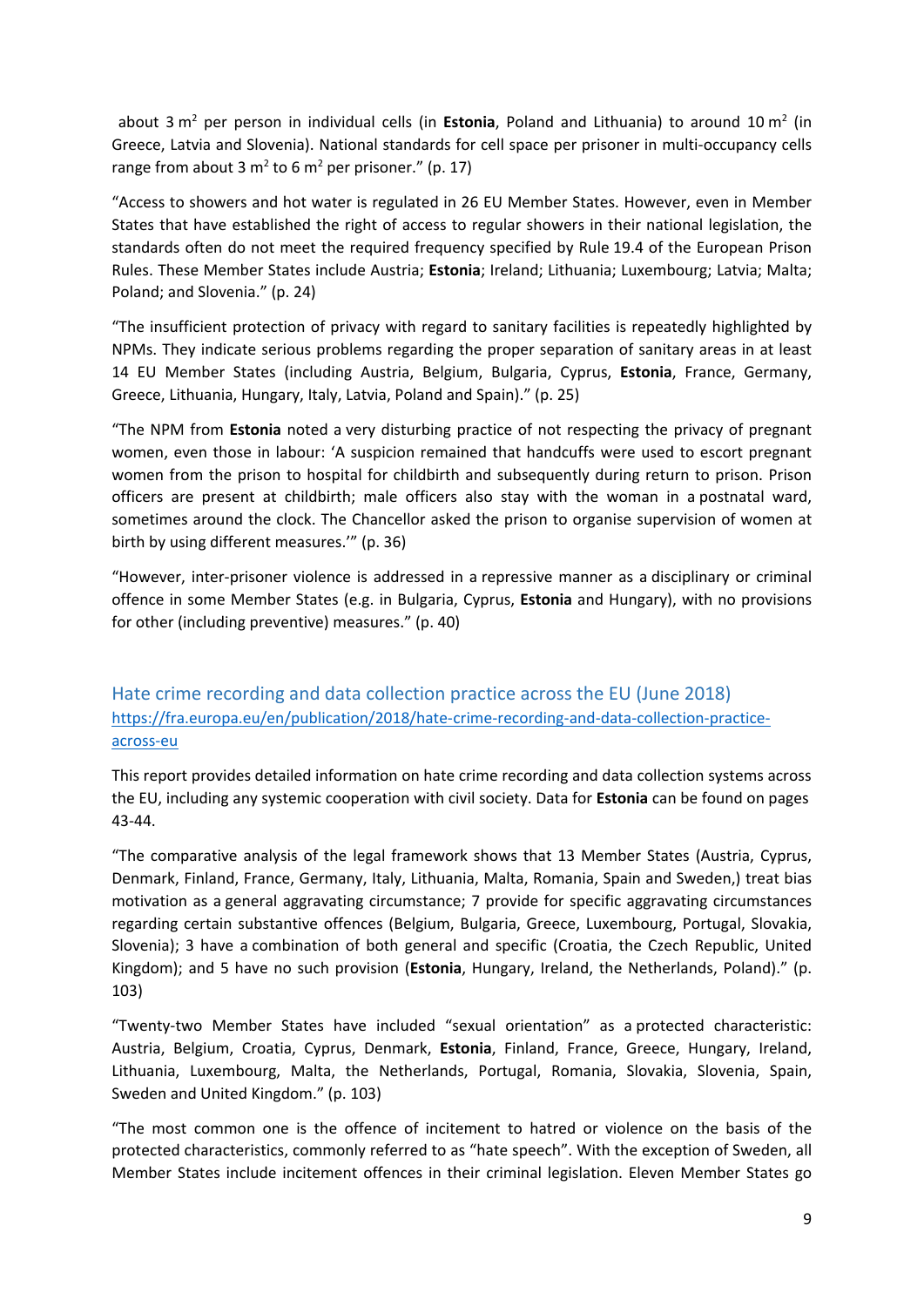<span id="page-9-0"></span>beyond incitement to hatred or violence by also criminalising incitement to discrimination: Bulgaria, **Estonia**, France, Germany, Italy, Luxembourg, the Netherlands, Portugal, Romania, Slovenia and Spain." (p. 104)

# Challenges facing civil society organisations working on human rights in the EU (January 2018) [https://fra.europa.eu/en/publication/2018/challenges-facing-civil-society-organisations-working](https://fra.europa.eu/en/publication/2018/challenges-facing-civil-society-organisations-working-human-rights-eu)[human-rights-eu](https://fra.europa.eu/en/publication/2018/challenges-facing-civil-society-organisations-working-human-rights-eu)

"A recent OSCE report outlines <sup>a</sup> range of laws criminalising insults or defamation in the EU. Belgium, Denmark, **Estonia**, Luxembourg, Malta and Poland criminalise abusive, offensive or insulting conduct directed at public officials in the course of official business. Belgium, **Estonia**, Lithuania and Malta have criminal laws prohibiting insults to courts and other court officials." (p. 24)

"Cyprus, Denmark, **Estonia**, Germany, Greece, the Netherlands, Poland, Portugal, Slovenia and Sweden criminalise defamation of foreign heads of state." (p. 24)

"In **Estonia**, in November 2015, more than 30 individuals at the Harku detention centre for irregular migrants were involved in <sup>a</sup> detainee protest sparked by one detainee'<sup>s</sup> refusal to accept his deportation order. Media reported that the police made several management errors in suppressing the protest, fired rubber bullets at <sup>a</sup> peaceful person, and later lied to the public about the events. As <sup>a</sup> result of an internal police control service investigation, in 2016, <sup>a</sup> senior police official admitted that the use of rubber bullets to suppress the protest in the Harku centre was not in accordance with the Law Enforcement Act. According to <sup>a</sup> June opinion issued by the legal chancellor, police may not have been justified in using cable binders as handcuffs to suppress the protest." (p. 26)

"In **Estonia**, <sup>a</sup> network of **Estonian** NGOs in cooperation with the Centre for Applied Social Sciences is developing <sup>a</sup> methodology on how and from where to collect data on government funding of NGOs. The project was ordered and is financed by the **Estonian** Ministry of the Interior." (p. 30)

"Earning an income from entrepreneurship allows NGOs in **Estonia** to achieve financial independence from funders. In 2009 and 2013, nearly one third (28 % each year) of NGOs reported that they earned income from entrepreneurship. In addition to funding from the state and local governments, the main sources of income for NGOs in **Estonia** include donations from businesses and private persons, revenue from entrepreneurship and from member fees. Fees may also be charged, for example, for conducting training, offering counselling, providing public services and selling merchandise (such as promotional items with the organisation'<sup>s</sup> logo and/or slogan). Unless the funder sets any specific restrictions, training fees may even also be collected from participants when the organisation has received funding for carrying out the training. In **Estonia**, changes in tax laws affecting NGO funding from other sources between 2011 and 2016 were related to the adopted changes in § 11 of the Income Tax Act20 (Tulumaksuseadus) (effective as of 1 January 2015). Previously, the procedure for granting tax incentives to NGOs was unnecessarily complex, and the boundaries set by the decision-makers were blurred. The changes of the Income Tax Act has made applying for income tax incentives clearer, faster and less bureaucratic for NGOs." (p. 31)

"Individual and corporate donors have taken <sup>a</sup> more active role in countries where the tax percentage rule allows for donations to CSOs (the Czech Republic, **Estonia**, Germany, Hungary, the Netherlands, Poland, Romania, Slovakia and Spain)." (p. 31)